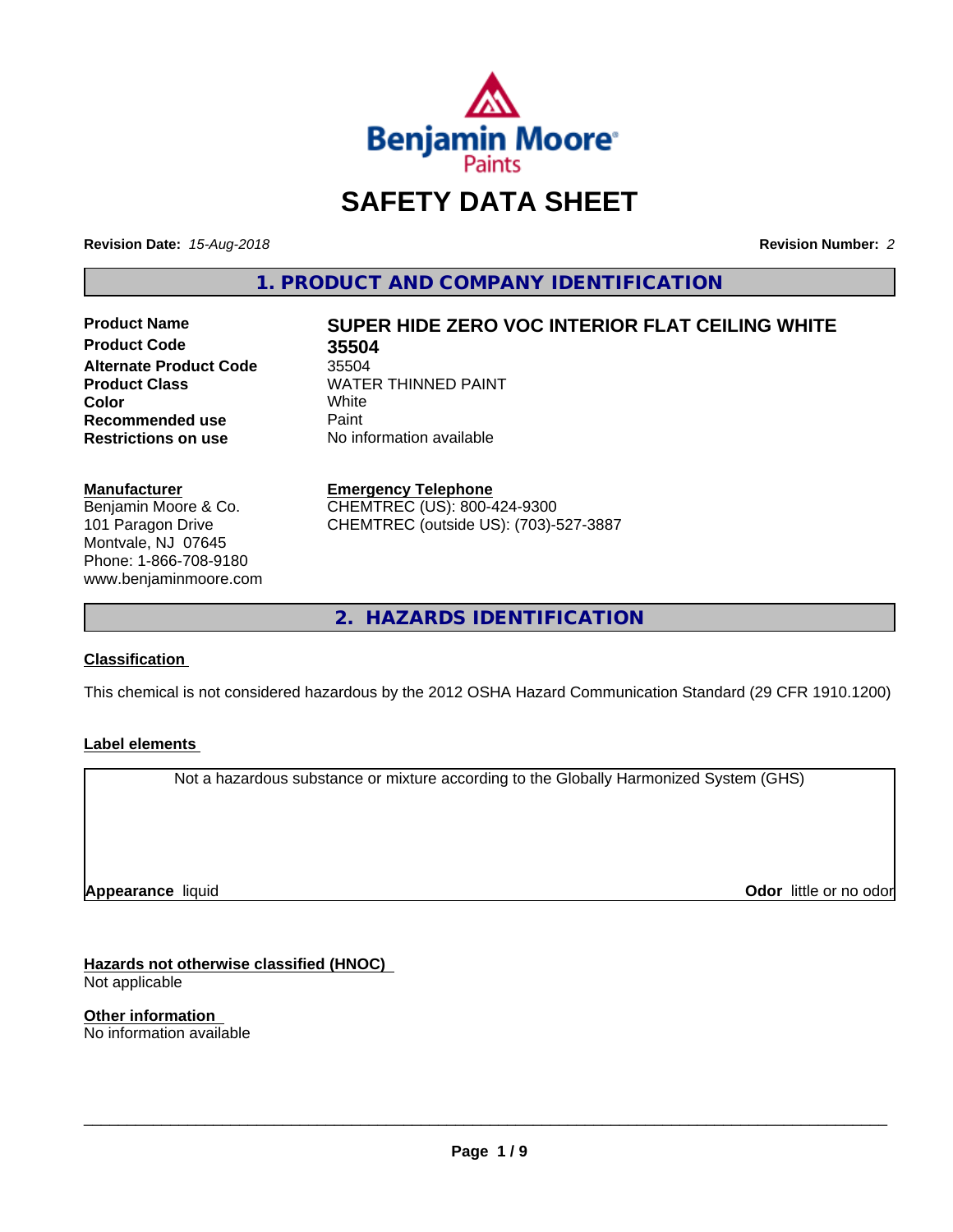### **3. COMPOSITION INFORMATION ON COMPONENTS**

\_\_\_\_\_\_\_\_\_\_\_\_\_\_\_\_\_\_\_\_\_\_\_\_\_\_\_\_\_\_\_\_\_\_\_\_\_\_\_\_\_\_\_\_\_\_\_\_\_\_\_\_\_\_\_\_\_\_\_\_\_\_\_\_\_\_\_\_\_\_\_\_\_\_\_\_\_\_\_\_\_\_\_\_\_\_\_\_\_\_\_\_\_

| <b>Chemical name</b> | <b>CAS No.</b> | Weight-% |
|----------------------|----------------|----------|
| Limestone            | 1317-65-3      | ~~<br>20 |
| Titanium dioxide     | 13463-67-7     | ~        |
| Diatomaceous earth   | 61790-53-2     |          |

|                                                  | 4. FIRST AID MEASURES                                                                                    |
|--------------------------------------------------|----------------------------------------------------------------------------------------------------------|
| <b>General Advice</b>                            | No hazards which require special first aid measures.                                                     |
| <b>Eye Contact</b>                               | Rinse thoroughly with plenty of water for at least 15 minutes and consult a<br>physician.                |
| <b>Skin Contact</b>                              | Wash off immediately with soap and plenty of water while removing all<br>contaminated clothes and shoes. |
| <b>Inhalation</b>                                | Move to fresh air. If symptoms persist, call a physician.                                                |
| Ingestion                                        | Clean mouth with water and afterwards drink plenty of water. Consult a physician<br>if necessary.        |
| <b>Most Important</b><br><b>Symptoms/Effects</b> | None known.                                                                                              |
| <b>Notes To Physician</b>                        | Treat symptomatically.                                                                                   |

**5. FIRE-FIGHTING MEASURES**

| <b>Suitable Extinguishing Media</b>                                              | Use extinguishing measures that are appropriate to local<br>circumstances and the surrounding environment.                                   |
|----------------------------------------------------------------------------------|----------------------------------------------------------------------------------------------------------------------------------------------|
| <b>Protective Equipment And Precautions For</b><br><b>Firefighters</b>           | As in any fire, wear self-contained breathing apparatus<br>pressure-demand, MSHA/NIOSH (approved or equivalent)<br>and full protective gear. |
| <b>Specific Hazards Arising From The Chemical</b>                                | Closed containers may rupture if exposed to fire or<br>extreme heat.                                                                         |
| <b>Sensitivity To Mechanical Impact</b>                                          | No.                                                                                                                                          |
| <b>Sensitivity To Static Discharge</b>                                           | No.                                                                                                                                          |
| <b>Flash Point Data</b><br>Flash Point (°F)<br>Flash Point (°C)<br><b>Method</b> | Not applicable<br>Not applicable<br>Not applicable                                                                                           |
| <b>Flammability Limits In Air</b>                                                |                                                                                                                                              |
| Lower flammability limit:                                                        | Not applicable                                                                                                                               |
|                                                                                  |                                                                                                                                              |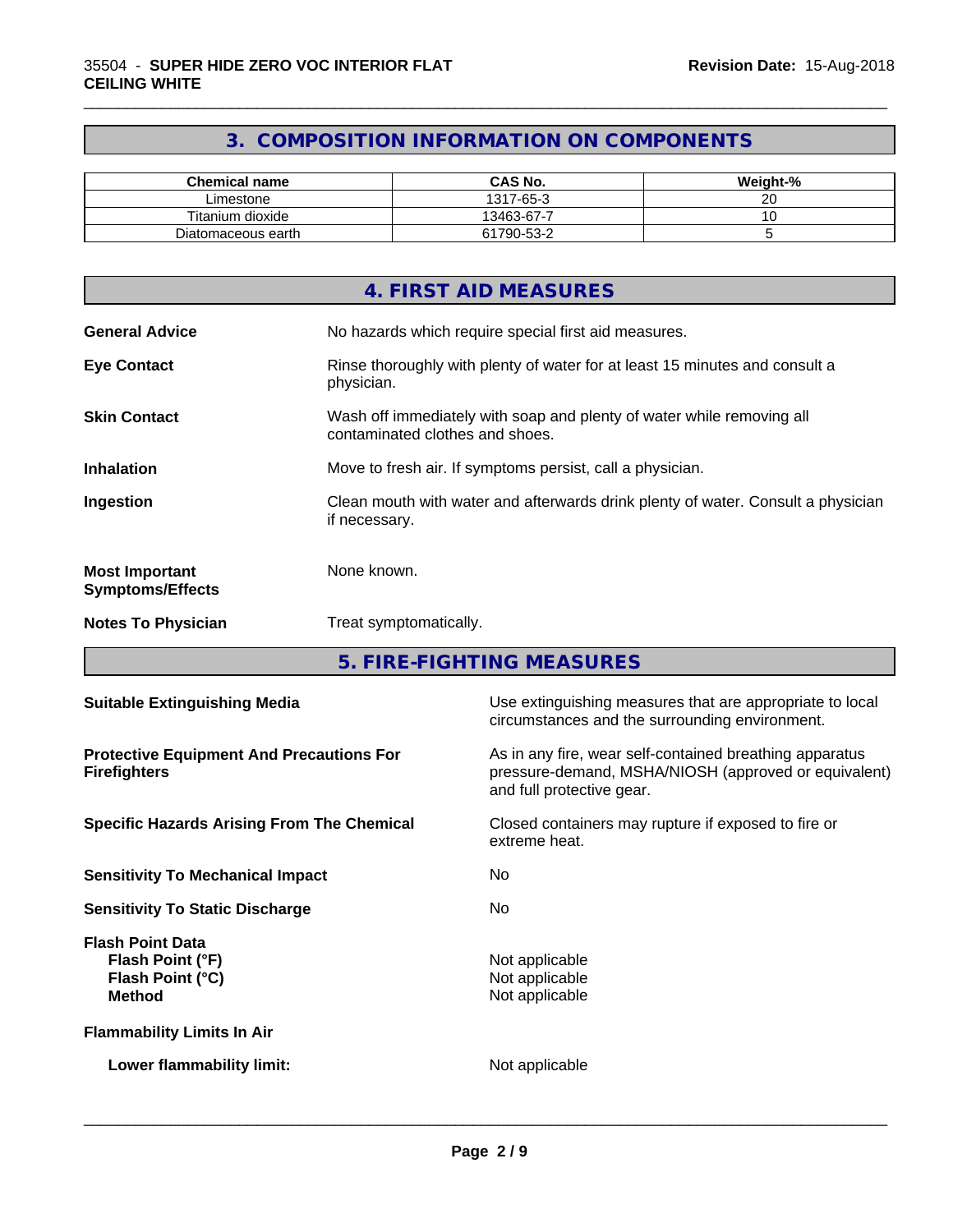#### **Upper flammability limit:** Not applicable

\_\_\_\_\_\_\_\_\_\_\_\_\_\_\_\_\_\_\_\_\_\_\_\_\_\_\_\_\_\_\_\_\_\_\_\_\_\_\_\_\_\_\_\_\_\_\_\_\_\_\_\_\_\_\_\_\_\_\_\_\_\_\_\_\_\_\_\_\_\_\_\_\_\_\_\_\_\_\_\_\_\_\_\_\_\_\_\_\_\_\_\_\_

| <b>NFPA</b>         | Health: | <b>Flammability: 0</b> | <b>Instability: 0</b> | <b>Special: Not Applicable</b> |
|---------------------|---------|------------------------|-----------------------|--------------------------------|
| <b>NIEDA LANAMA</b> |         |                        |                       |                                |

#### **NFPA Legend**

- 0 Not Hazardous
- 1 Slightly
- 2 Moderate
- 3 High
- 4 Severe

*The ratings assigned are only suggested ratings, the contractor/employer has ultimate responsibilities for NFPA ratings where this system is used.*

*Additional information regarding the NFPA rating system is available from the National Fire Protection Agency (NFPA) at www.nfpa.org.*

#### **6. ACCIDENTAL RELEASE MEASURES**

| <b>Personal Precautions</b><br>Avoid contact with skin, eyes and clothing. Ensure adequate ventilation.                                |                                                                                                                                                                                  |  |
|----------------------------------------------------------------------------------------------------------------------------------------|----------------------------------------------------------------------------------------------------------------------------------------------------------------------------------|--|
| <b>Other Information</b>                                                                                                               | Prevent further leakage or spillage if safe to do so.                                                                                                                            |  |
| <b>Environmental precautions</b>                                                                                                       | See Section 12 for additional Ecological Information.                                                                                                                            |  |
| Soak up with inert absorbent material. Sweep up and shovel into suitable<br><b>Methods for Cleaning Up</b><br>containers for disposal. |                                                                                                                                                                                  |  |
|                                                                                                                                        | 7. HANDLING AND STORAGE                                                                                                                                                          |  |
| <b>Handling</b>                                                                                                                        | Avoid contact with skin, eyes and clothing. Avoid breathing vapors, spray mists or<br>sanding dust. In case of insufficient ventilation, wear suitable respiratory<br>equipment. |  |
| <b>Storage</b>                                                                                                                         | Keep container tightly closed. Keep out of the reach of children.                                                                                                                |  |

**Incompatible Materials** No information available

## **8. EXPOSURE CONTROLS/PERSONAL PROTECTION**

#### **Exposure Limits**

| Chemical name      | <b>ACGIH TLV</b>  | <b>OSHA PEL</b>          |
|--------------------|-------------------|--------------------------|
| Limestone          | N/E               | 15 mg/m $3$ - TWA        |
|                    |                   | $5 \text{ mg/m}^3$ - TWA |
| Titanium dioxide   | 10 mg/m $3$ - TWA | 15 mg/m $3$ - TWA        |
| Diatomaceous earth | N/E               |                          |
|                    |                   | 20 mppcf - TWA           |

#### **Legend**

ACGIH - American Conference of Governmental Industrial Hygienists Exposure Limits OSHA - Occupational Safety & Health Administration Exposure Limits N/E - Not Established

**Engineering Measures** Ensure adequate ventilation, especially in confined areas.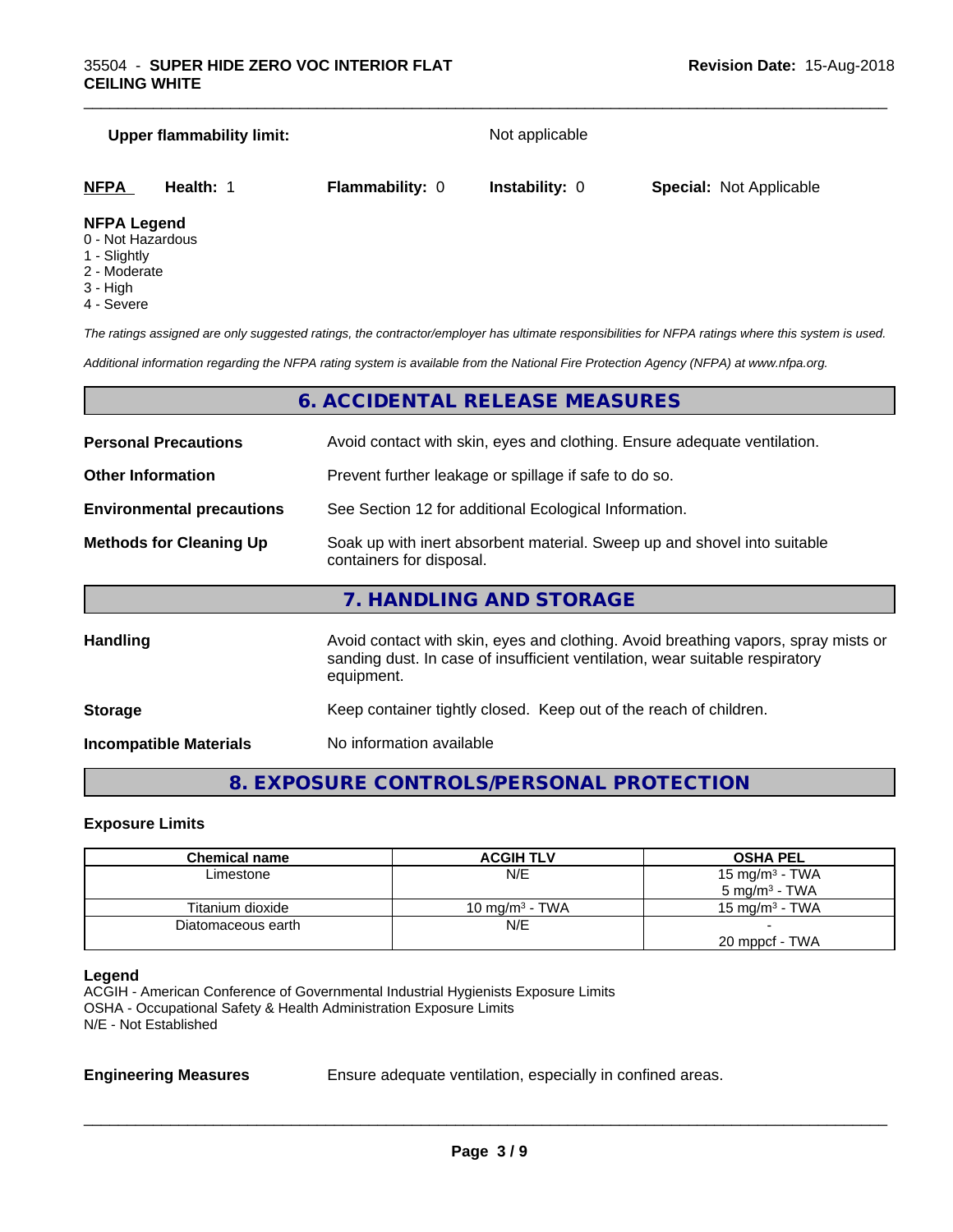| <b>Personal Protective Equipment</b> |                                                                                                                                     |
|--------------------------------------|-------------------------------------------------------------------------------------------------------------------------------------|
| <b>Eye/Face Protection</b>           | Safety glasses with side-shields.                                                                                                   |
| <b>Skin Protection</b>               | Protective gloves and impervious clothing.                                                                                          |
| <b>Respiratory Protection</b>        | In case of insufficient ventilation wear suitable respiratory equipment.                                                            |
| <b>Hygiene Measures</b>              | Avoid contact with skin, eyes and clothing. Remove and wash contaminated<br>clothing before re-use. Wash thoroughly after handling. |

#### **9. PHYSICAL AND CHEMICAL PROPERTIES**

**Appearance** liquid **Odor** little or no odor **Odor Threshold** No information available **Density (lbs/gal)** 11.05 - 11.15 **Specific Gravity** 1.32 - 1.34 **pH pH**  $\blacksquare$ **Viscosity (cps)** No information available<br> **Solubility(ies)** No information available<br>
No information available **Solubility(ies)**<br> **No** information available<br> **Water solubility**<br> **Water solubility Evaporation Rate No information available No information available Vapor pressure @20 °C (kPa)** No information available **Vapor density**<br> **Vapor density**<br> **With % Solids**<br>
With % Solids
2018 Wt. % Solids **Vol. % Solids** 25 - 35 **Wt. % Volatiles** 45 - 55 **Vol. % Volatiles** 65 - 75 **VOC Regulatory Limit (g/L)** < 5 **Boiling Point (°F)** 212 **Boiling Point (°C)** 100 **Freezing Point (°F)** 32 **Freezing Point (°C)** 0 **Flash Point (°F)**<br> **Flash Point (°C)**<br> **Flash Point (°C)**<br> **C Flash Point (°C) Method** Not applicable not applicable not applicable not applicable not applicable not applicable not applicable not applicable not applicable not applicable not applicable not applicable not applicable not applicable not **Flammability (solid, gas)**<br> **Upper flammability limit:**<br>
Upper flammability limit:<br>  $\begin{array}{ccc}\n\bullet & \bullet & \bullet \\
\bullet & \bullet & \bullet\n\end{array}$ **Upper flammability limit: Lower flammability limit:** Not applicable **Autoignition Temperature (°F)** No information available **Autoignition Temperature (°C)** No information available **Decomposition Temperature (°F)** No information available **Decomposition Temperature (°C)**<br> **Partition coefficient**<br> **Partition coefficient**<br> **No** information available

**No information available No information available** 

\_\_\_\_\_\_\_\_\_\_\_\_\_\_\_\_\_\_\_\_\_\_\_\_\_\_\_\_\_\_\_\_\_\_\_\_\_\_\_\_\_\_\_\_\_\_\_\_\_\_\_\_\_\_\_\_\_\_\_\_\_\_\_\_\_\_\_\_\_\_\_\_\_\_\_\_\_\_\_\_\_\_\_\_\_\_\_\_\_\_\_\_\_

#### **10. STABILITY AND REACTIVITY**

| <b>Reactivity</b>          |  |
|----------------------------|--|
| <b>Chemical Stability</b>  |  |
| <b>Conditions to avoid</b> |  |

**Not Applicable** Stable under normal conditions.

**Prevent from freezing.**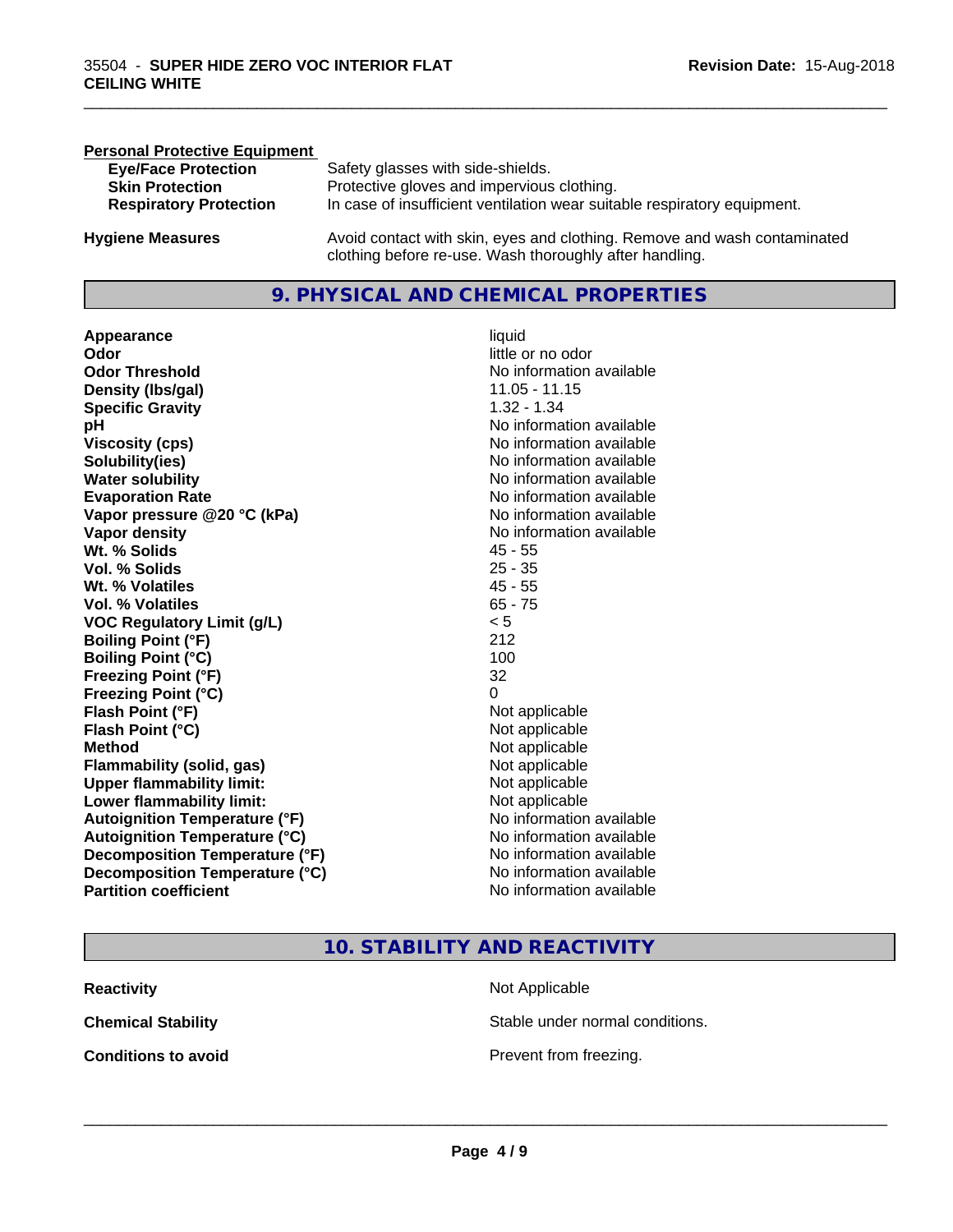| <b>Incompatible Materials</b>                                                                                                                                                                                                                                                                                                                                                            |                                                                                                                                                                                                                                                                                                                                                                                                                               | No materials to be especially mentioned.                                                   |  |
|------------------------------------------------------------------------------------------------------------------------------------------------------------------------------------------------------------------------------------------------------------------------------------------------------------------------------------------------------------------------------------------|-------------------------------------------------------------------------------------------------------------------------------------------------------------------------------------------------------------------------------------------------------------------------------------------------------------------------------------------------------------------------------------------------------------------------------|--------------------------------------------------------------------------------------------|--|
| <b>Hazardous Decomposition Products</b>                                                                                                                                                                                                                                                                                                                                                  |                                                                                                                                                                                                                                                                                                                                                                                                                               | None under normal use.                                                                     |  |
| <b>Possibility of hazardous reactions</b>                                                                                                                                                                                                                                                                                                                                                |                                                                                                                                                                                                                                                                                                                                                                                                                               | None under normal conditions of use.                                                       |  |
|                                                                                                                                                                                                                                                                                                                                                                                          |                                                                                                                                                                                                                                                                                                                                                                                                                               | 11. TOXICOLOGICAL INFORMATION                                                              |  |
| <b>Product Information</b>                                                                                                                                                                                                                                                                                                                                                               |                                                                                                                                                                                                                                                                                                                                                                                                                               |                                                                                            |  |
| Information on likely routes of exposure                                                                                                                                                                                                                                                                                                                                                 |                                                                                                                                                                                                                                                                                                                                                                                                                               |                                                                                            |  |
| <b>Principal Routes of Exposure</b>                                                                                                                                                                                                                                                                                                                                                      | Eye contact, skin contact and inhalation.                                                                                                                                                                                                                                                                                                                                                                                     |                                                                                            |  |
| <b>Acute Toxicity</b>                                                                                                                                                                                                                                                                                                                                                                    |                                                                                                                                                                                                                                                                                                                                                                                                                               |                                                                                            |  |
| <b>Product Information</b>                                                                                                                                                                                                                                                                                                                                                               | No information available                                                                                                                                                                                                                                                                                                                                                                                                      |                                                                                            |  |
| Symptoms related to the physical, chemical and toxicological characteristics                                                                                                                                                                                                                                                                                                             |                                                                                                                                                                                                                                                                                                                                                                                                                               |                                                                                            |  |
| <b>Symptoms</b>                                                                                                                                                                                                                                                                                                                                                                          | No information available                                                                                                                                                                                                                                                                                                                                                                                                      |                                                                                            |  |
|                                                                                                                                                                                                                                                                                                                                                                                          |                                                                                                                                                                                                                                                                                                                                                                                                                               | Delayed and immediate effects as well as chronic effects from short and long-term exposure |  |
| Eye contact                                                                                                                                                                                                                                                                                                                                                                              | May cause slight irritation.                                                                                                                                                                                                                                                                                                                                                                                                  |                                                                                            |  |
| <b>Skin contact</b>                                                                                                                                                                                                                                                                                                                                                                      | skin and cause irritation.                                                                                                                                                                                                                                                                                                                                                                                                    | Substance may cause slight skin irritation. Prolonged or repeated contact may dry          |  |
| <b>Inhalation</b><br>Ingestion<br><b>Sensitization</b><br><b>Neurological Effects</b><br><b>Mutagenic Effects</b><br><b>Reproductive Effects</b><br><b>Developmental Effects</b><br><b>Target organ effects</b><br><b>STOT - single exposure</b><br><b>STOT - repeated exposure</b><br><b>Other adverse effects</b><br><b>Aspiration Hazard</b><br><b>Numerical measures of toxicity</b> | May cause irritation of respiratory tract.<br>Ingestion may cause gastrointestinal irritation, nausea, vomiting and diarrhea.<br>No information available<br>No information available.<br>No information available.<br>No information available.<br>No information available.<br>No information available.<br>No information available.<br>No information available.<br>No information available.<br>No information available |                                                                                            |  |
|                                                                                                                                                                                                                                                                                                                                                                                          |                                                                                                                                                                                                                                                                                                                                                                                                                               |                                                                                            |  |
| The following values are calculated based on chapter 3.1 of the GHS document                                                                                                                                                                                                                                                                                                             |                                                                                                                                                                                                                                                                                                                                                                                                                               |                                                                                            |  |
| <b>ATEmix (oral)</b><br><b>ATEmix (dermal)</b>                                                                                                                                                                                                                                                                                                                                           | 22495 mg/kg<br>141478                                                                                                                                                                                                                                                                                                                                                                                                         |                                                                                            |  |
|                                                                                                                                                                                                                                                                                                                                                                                          |                                                                                                                                                                                                                                                                                                                                                                                                                               |                                                                                            |  |

#### **Component Information**

**Titanium dioxide** LD50 Oral: > 10000 mg/kg (Rat)

#### **Carcinogenicity**

*The information below indicateswhether each agency has listed any ingredient as a carcinogen:.*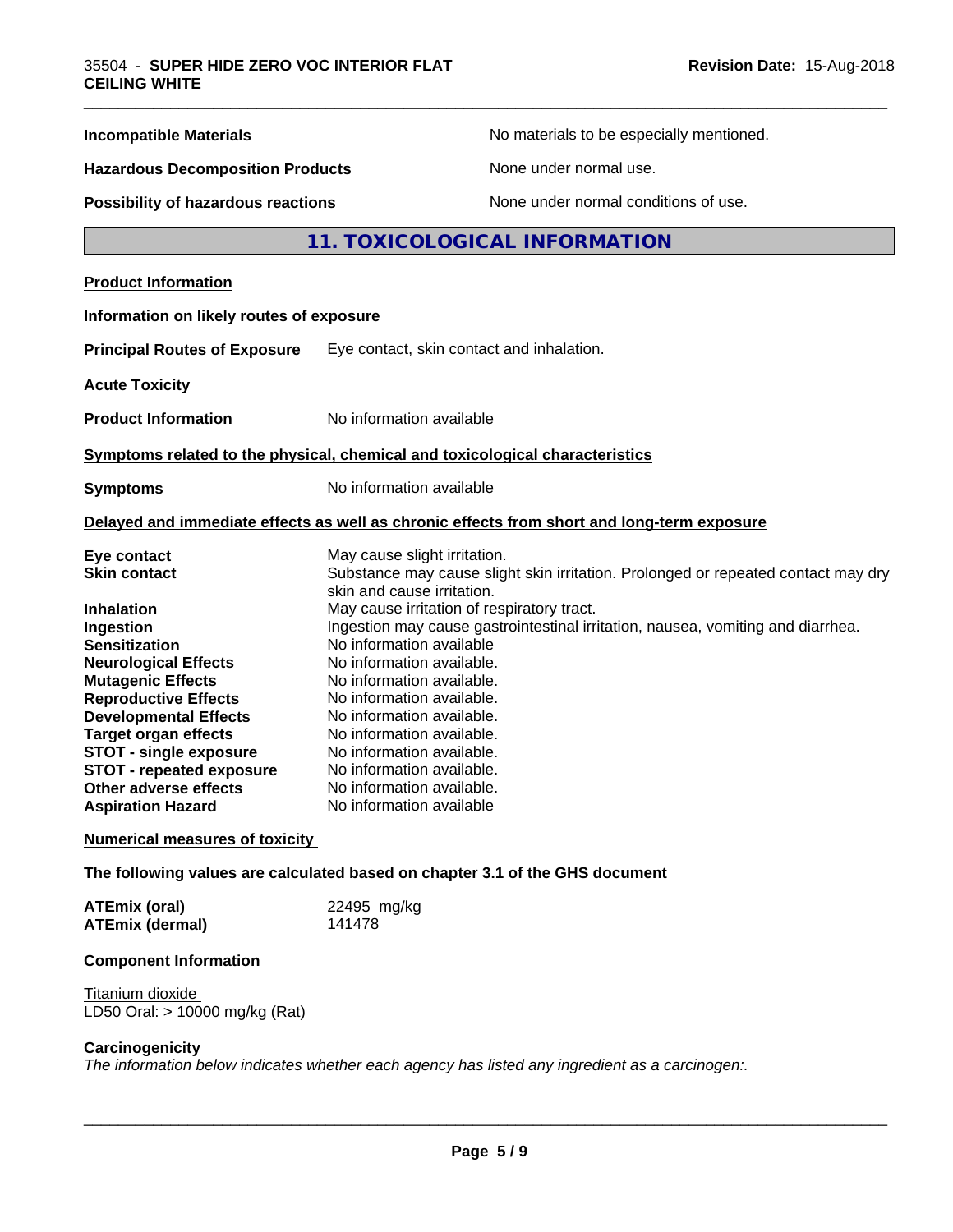#### 35504 - **SUPER HIDE ZERO VOC INTERIOR FLAT CEILING WHITE**

| <b>Chemical</b><br>name                | <b>IARC</b>                 | <b>NTP</b> | OSHA   |
|----------------------------------------|-----------------------------|------------|--------|
|                                        | . .<br>2B<br>Possible Human |            | Listed |
| . . <del>. .</del><br>Fitanium dioxide | Carcinoɑen                  |            |        |

\_\_\_\_\_\_\_\_\_\_\_\_\_\_\_\_\_\_\_\_\_\_\_\_\_\_\_\_\_\_\_\_\_\_\_\_\_\_\_\_\_\_\_\_\_\_\_\_\_\_\_\_\_\_\_\_\_\_\_\_\_\_\_\_\_\_\_\_\_\_\_\_\_\_\_\_\_\_\_\_\_\_\_\_\_\_\_\_\_\_\_\_\_

• Although IARC has classified titanium dioxide as possibly carcinogenic to humans (2B), their summary concludes: "No significant exposure to titanium dioxide is thought to occur during the use of products in which titanium dioxide is bound to other materials, such as paint."

#### **Legend**

IARC - International Agency for Research on Cancer NTP - National Toxicity Program OSHA - Occupational Safety & Health Administration

**12. ECOLOGICAL INFORMATION**

#### **Ecotoxicity Effects**

The environmental impact of this product has not been fully investigated.

#### **Product Information**

## **Acute Toxicity to Fish**

No information available

#### **Acute Toxicity to Aquatic Invertebrates**

No information available

#### **Acute Toxicity to Aquatic Plants**

No information available

#### **Persistence / Degradability**

No information available.

#### **Bioaccumulation**

No information available.

#### **Mobility in Environmental Media**

No information available.

#### **Ozone**

No information available

#### **Component Information**

#### **Acute Toxicity to Fish**

Titanium dioxide  $LC50:$  > 1000 mg/L (Fathead Minnow - 96 hr.)

#### **Acute Toxicity to Aquatic Invertebrates**

No information available

#### **Acute Toxicity to Aquatic Plants**

No information available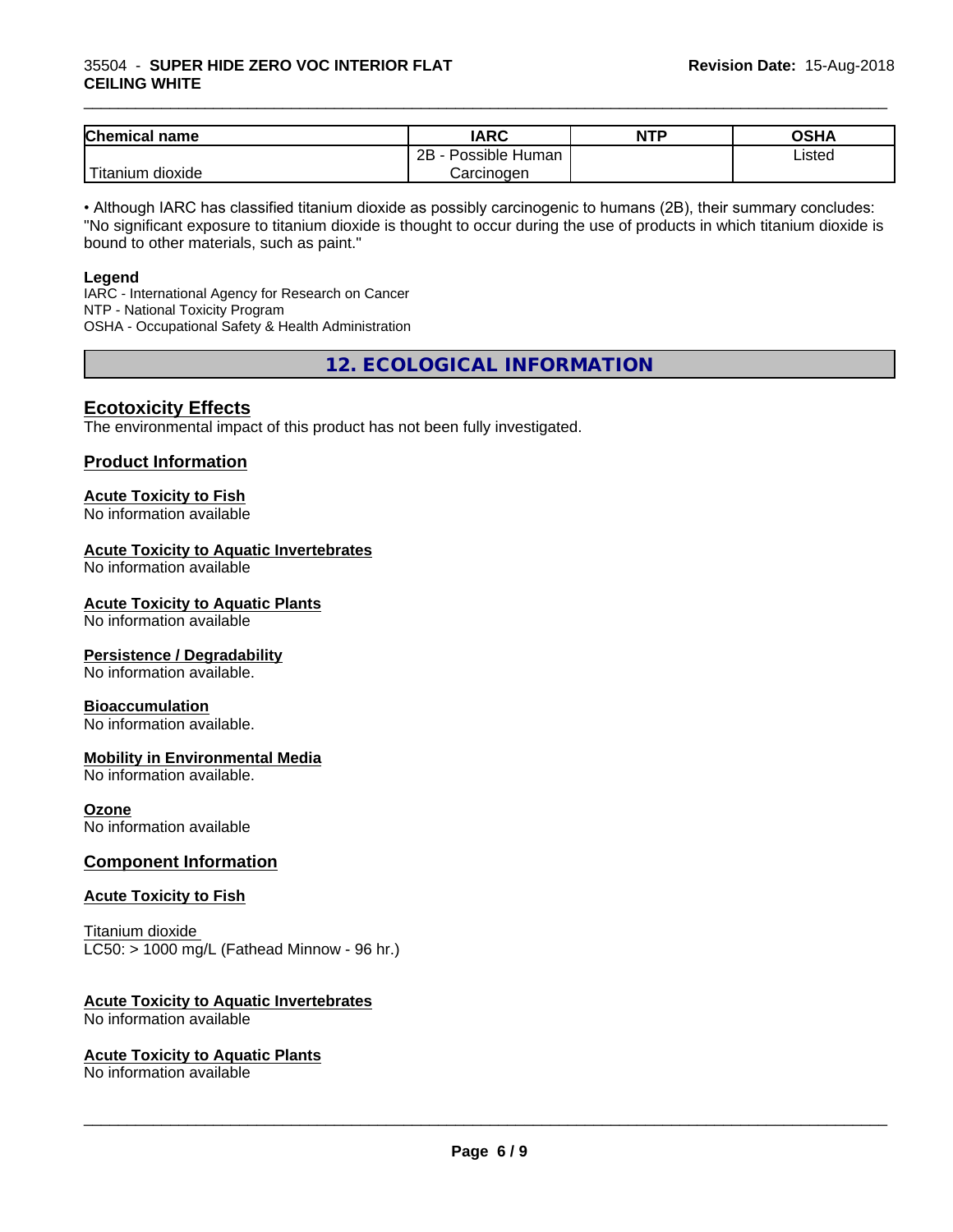|                              | 13. DISPOSAL CONSIDERATIONS                                                                                                                                                                                               |
|------------------------------|---------------------------------------------------------------------------------------------------------------------------------------------------------------------------------------------------------------------------|
| <b>Waste Disposal Method</b> | Dispose of in accordance with federal, state, and local regulations. Local<br>requirements may vary, consult your sanitation department or state-designated<br>environmental protection agency for more disposal options. |
|                              | 14. TRANSPORT INFORMATION                                                                                                                                                                                                 |
| <b>DOT</b>                   | Not regulated                                                                                                                                                                                                             |
| <b>ICAO/IATA</b>             | Not regulated                                                                                                                                                                                                             |
| <b>IMDG / IMO</b>            | Not regulated                                                                                                                                                                                                             |
|                              | <b>15. REGULATORY INFORMATION</b>                                                                                                                                                                                         |

\_\_\_\_\_\_\_\_\_\_\_\_\_\_\_\_\_\_\_\_\_\_\_\_\_\_\_\_\_\_\_\_\_\_\_\_\_\_\_\_\_\_\_\_\_\_\_\_\_\_\_\_\_\_\_\_\_\_\_\_\_\_\_\_\_\_\_\_\_\_\_\_\_\_\_\_\_\_\_\_\_\_\_\_\_\_\_\_\_\_\_\_\_

#### **International Inventories**

| <b>TSCA: United States</b> | Yes - All components are listed or exempt. |
|----------------------------|--------------------------------------------|
| <b>DSL: Canada</b>         | Yes - All components are listed or exempt. |

#### **Federal Regulations**

| SARA 311/312 hazardous categorization |    |  |
|---------------------------------------|----|--|
| Acute health hazard                   | Nο |  |
| Chronic Health Hazard                 | No |  |
| Fire hazard                           | No |  |
| Sudden release of pressure hazard     | No |  |
| Reactive Hazard                       | No |  |

#### **SARA 313**

Section 313 of Title III of the Superfund Amendments and Reauthorization Act of 1986 (SARA). This product contains a chemical or chemicals which are subject to the reporting requirements of the Act and Title 40 of the Code of Federal Regulations, Part 372:

*None*

#### **Clean Air Act,Section 112 Hazardous Air Pollutants (HAPs) (see 40 CFR 61)**

This product contains the following HAPs:

*None*

#### **US State Regulations**

#### **California Proposition 65**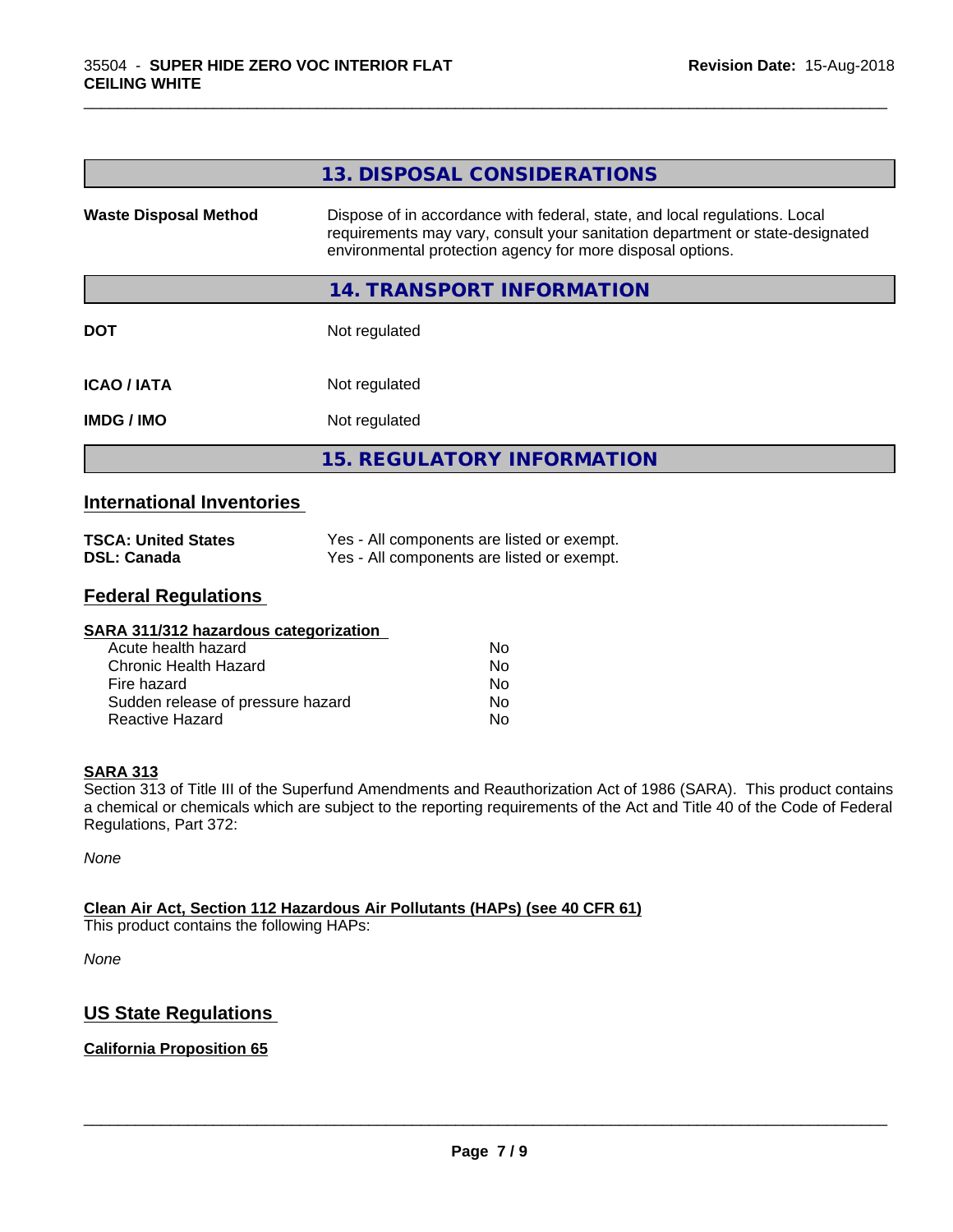## **WARNING:** Cancer and Reproductive Harm– www.P65warnings.ca.gov

#### **State Right-to-Know**

| <b>Chemical name</b> | <b>Massachusetts</b> | <b>New Jersey</b> | Pennsylvania |
|----------------------|----------------------|-------------------|--------------|
| Limestone            |                      |                   |              |
| Titanium dioxide     |                      |                   |              |
| Diatomaceous earth   |                      |                   |              |

#### **Legend**

X - Listed

#### **16. OTHER INFORMATION**

**HMIS** - **Health:** 1 **Flammability:** 0 **Reactivity:** 0 **PPE:** -

#### **HMIS Legend**

- 0 Minimal Hazard
- 1 Slight Hazard
- 2 Moderate Hazard
- 3 Serious Hazard
- 4 Severe Hazard
- **Chronic Hazard**
- X Consult your supervisor or S.O.P. for "Special" handling instructions.

*Note: The PPE rating has intentionally been left blank. Choose appropriate PPE that will protect employees from the hazards the material will present under the actual normal conditions of use.*

*Caution: HMISÒ ratings are based on a 0-4 rating scale, with 0 representing minimal hazards or risks, and 4 representing significant hazards or risks. Although HMISÒ ratings are not required on MSDSs under 29 CFR 1910.1200, the preparer, has chosen to provide them. HMISÒ ratings are to be used only in conjunction with a fully implemented HMISÒ program by workers who have received appropriate HMISÒ training. HMISÒ is a registered trade and service mark of the NPCA. HMISÒ materials may be purchased exclusively from J. J. Keller (800) 327-6868.*

 **WARNING!** If you scrape, sand, or remove old paint, you may release lead dust. LEAD IS TOXIC. EXPOSURE TO LEAD DUST CAN CAUSE SERIOUS ILLNESS, SUCH AS BRAIN DAMAGE, ESPECIALLY IN CHILDREN. PREGNANT WOMEN SHOULD ALSO AVOID EXPOSURE.Wear a NIOSH approved respirator to control lead exposure. Clean up carefully with a HEPA vacuum and a wet mop. Before you start, find out how to protect yourself and your family by contacting the National Lead Information Hotline at 1-800-424-LEAD or log on to www.epa.gov/lead.

| <b>Prepared By</b>                               | <b>Product Stewardship Department</b><br>Benjamin Moore & Co.<br>101 Paragon Drive<br>Montvale, NJ 07645<br>800-225-5554 |  |
|--------------------------------------------------|--------------------------------------------------------------------------------------------------------------------------|--|
| <b>Revision Date:</b><br><b>Revision Summary</b> | 15-Aug-2018<br>Not available                                                                                             |  |

#### Disclaimer

The information contained herein is presented in good faith and believed to be accurate as of the effective date shown